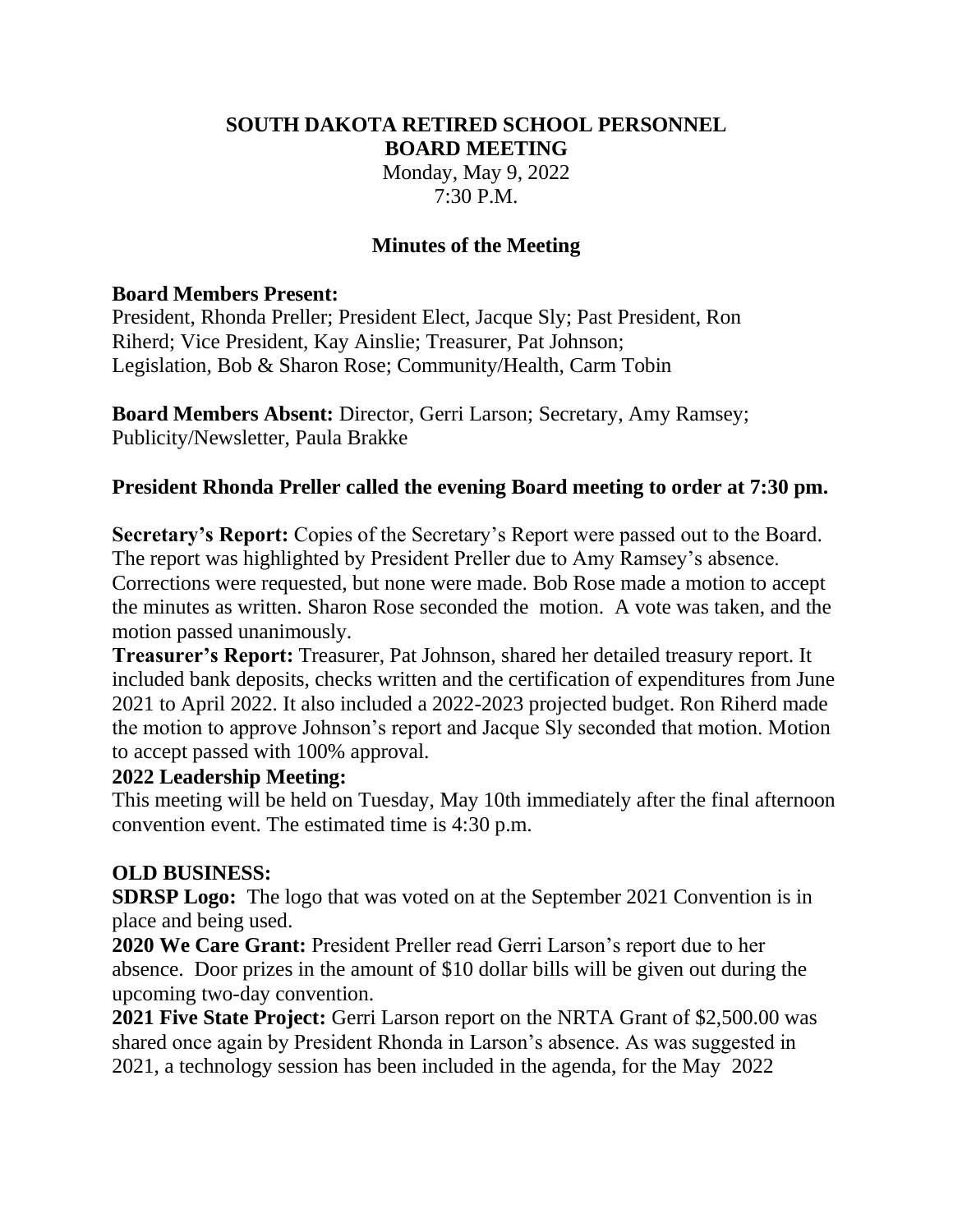Convention. Dr. Kevin Smith, Program Coordinator in Educational Technology at Dakota State University will present on Tuesday afternoon, May 10th.

It was determined that the use of this grant money to get our name, SDRSP, out to the public in a positive method during sporting events by advertising on the radio and in print form has been very successful.

**AMBA:** Since the September Board Meeting we have signed with AMBA. They will be presenting on Wednesday morning, May11th and available to answer all questions and concerns during and after the noon luncheon.

**NRT/AARP's Getting Connected Program:** At the September 2021 Board Meeting, Gerri Larson shared that Broad Band is a federal initiative designed to cut the high cost of high-speed internet. The Getting Connected Program wishes to include our name, SDRSP as a supporter of their initiative. The Board members did agreed as they saw no down-side to this proposal.

Unfortunately, there is no update or progress report at this time due to Larson's absence.

**Historical Booklet:** Jacque Sly has been advocating the creation of a Historical Booklet to include a listing of past SDRSP Presidents, Florence Krieger Award recipients and an honorary listing of deceased members. Further discussion and a final decision was tabled until the July 2022 Board Meeting.

# **NEW BUSINESS:**

**2022 State Convention:** The SDRSP Convention will be held on Tuesday, May10th and Wednesday, May 11th. The theme is "Let's Fiesta: Celebrating South Dakota's Diversity".

**Slate of New Officers:** Ron Riherd, as Past President, has filled the slate of officers for 2022-2024 term. The positions that are open are President Elect and Secretary. Pat Johnson has graciously agreed to remain as State Treasurer for the next two years.

**Florence Krieger Award:** President Rhonda had a new plaque designed since the old one has been lost or misplaced for several years. On Tuesday evening, the 2022 recipient of the Florence Krieger Award, will be announced and honored.

**AARP:** AARP is donating \$2500 to SDRSP for the convention. \$2000 for the noon luncheon and \$500 for Grandparent Essay monies.

**Document Signing:** Concerns have arisen about who has the authority to sign documents. Numerous Board members feel it must be an elected rather than an appointed Board member. A decision was made that the SDRSP President should be the designated signer of all future documents.

**Summer Board Meeting:** Jacque Sly will chair the July Board Meeting in Fort Pierre. Date, time and location to be determined.

**LeadershipMeetings:** In August, the Leadership Meetings shall be held once again. Due to COVID, these meetings have been cancelled for two years. Rapid City and